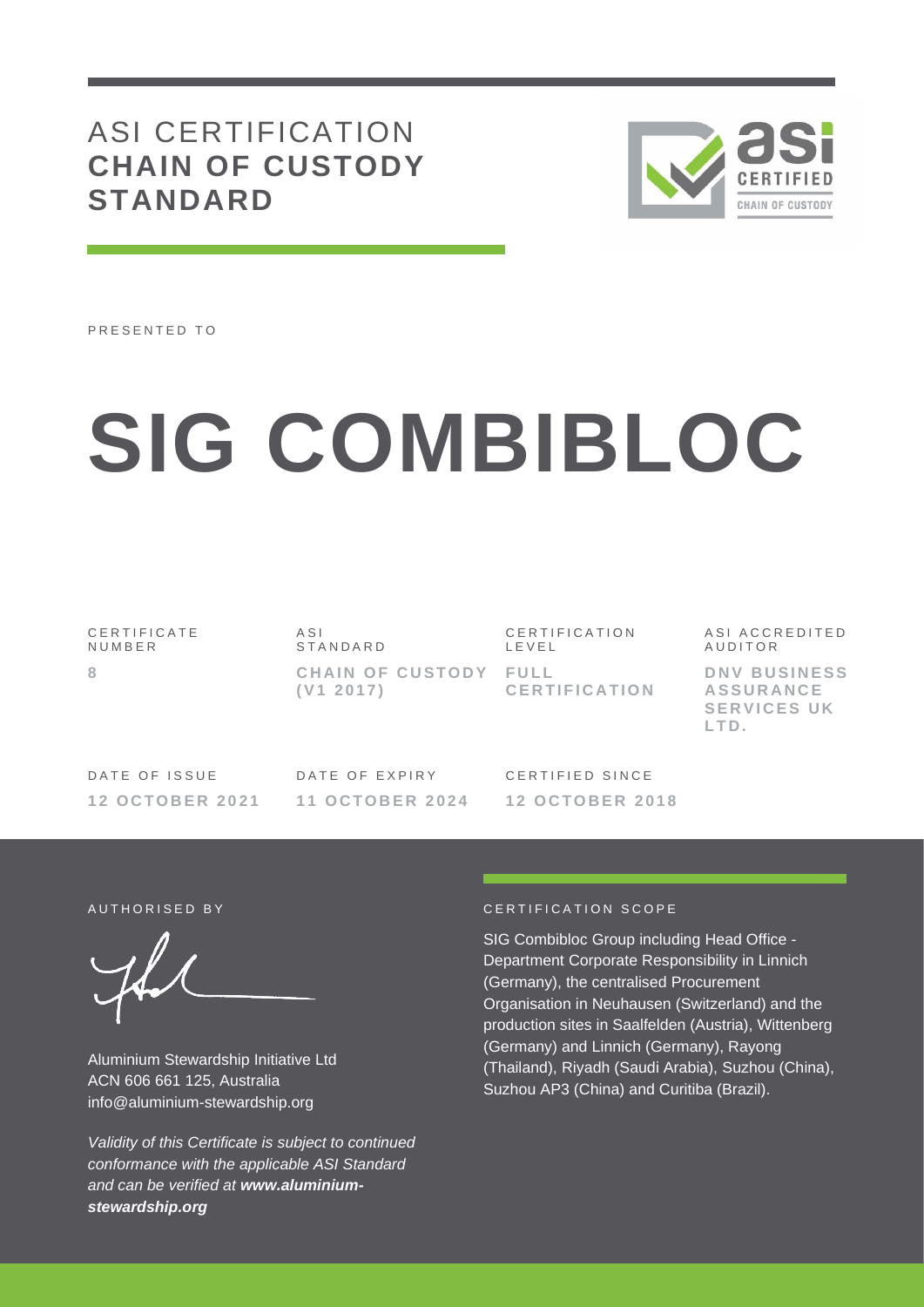## SUMMARY AUDIT REPORT **CHAIN OF CUSTODY STANDARD**

### **OVERVIEW**

| MEMBER NAME                | <b>SIG Combibloc</b>                                                                                                                                                                                                                                                                                                                                                                                                                          |  |  |  |  |
|----------------------------|-----------------------------------------------------------------------------------------------------------------------------------------------------------------------------------------------------------------------------------------------------------------------------------------------------------------------------------------------------------------------------------------------------------------------------------------------|--|--|--|--|
| ENTITY NAME                | <b>SIG Combibloc Group</b>                                                                                                                                                                                                                                                                                                                                                                                                                    |  |  |  |  |
| CERTIFICATION<br>SCOPE     | SIG Combibloc Group including Head Office (Department Corporate<br>Responsibility) in Linnich (Germany), the centralised Procurement<br>Organisation in Neuhausen (Switzerland) and the production sites in<br>Saalfelden (Austria), Wittenberg (Germany), Linnich (Germany), Rayong<br>(Thailand), Riyadh (Saudi Arabia), Suzhou (China), Suzhou AP3 (China) and<br>Curitiba (Brazil).                                                       |  |  |  |  |
| SUPPLY CHAIN<br>ACTIVITIES | Post-Casthouse<br>٠                                                                                                                                                                                                                                                                                                                                                                                                                           |  |  |  |  |
| ASI STANDARD               | Chain of Custody Standard V1<br>$\bullet$                                                                                                                                                                                                                                                                                                                                                                                                     |  |  |  |  |
| AUDIT TYPE                 | Initial Certification Audit (23 August - 17 September 2018)<br>۰<br>Scope Change Audit (5 - 6 March 2019)<br>$\bullet$<br>Scope Change Audit (20 - 21 January 2020)<br>Scope Change Audit (26 - 27 March 2020)<br>۰<br>Surveillance Audit (31 March - 7 April 2021)<br>$\bullet$<br>Re-Certification Audit (7 - 13 October 2021)<br>$\bullet$<br>Scope Change Audit (25 - 26 November 2021)<br>0<br>Scope Change Audit (16 - 17 January 2022) |  |  |  |  |
| AUDIT FIRM                 | DNV Business Assurance Services UK Ltd.                                                                                                                                                                                                                                                                                                                                                                                                       |  |  |  |  |
| AUDIT DATE                 | 23 August - 17 September 2018 (Initial Certification Audit)<br>5 - 6 March 2019 (Scope Change Audit)<br>20 - 21 January 2020 (Scope Change Audit)<br>26 - 27 March 2020 (Scope Change Audit)<br>31 March 2020 - 7 April 2020 (Surveillance Audit)<br>۰<br>7 - 13 October 2021 (Re-Certification Audit)<br>25 - 26 November 2021 (Scope Change Audit)<br>16 - 17 January 2022 (Scope Change Audit)                                             |  |  |  |  |
| AUDIT REPORT<br>SUBMISSION | 28 September 2018 (Initial Certification Audit)<br>13 March 2019 (Scope Change Audit)<br>14 February 2020 (Scope Change Audit)                                                                                                                                                                                                                                                                                                                |  |  |  |  |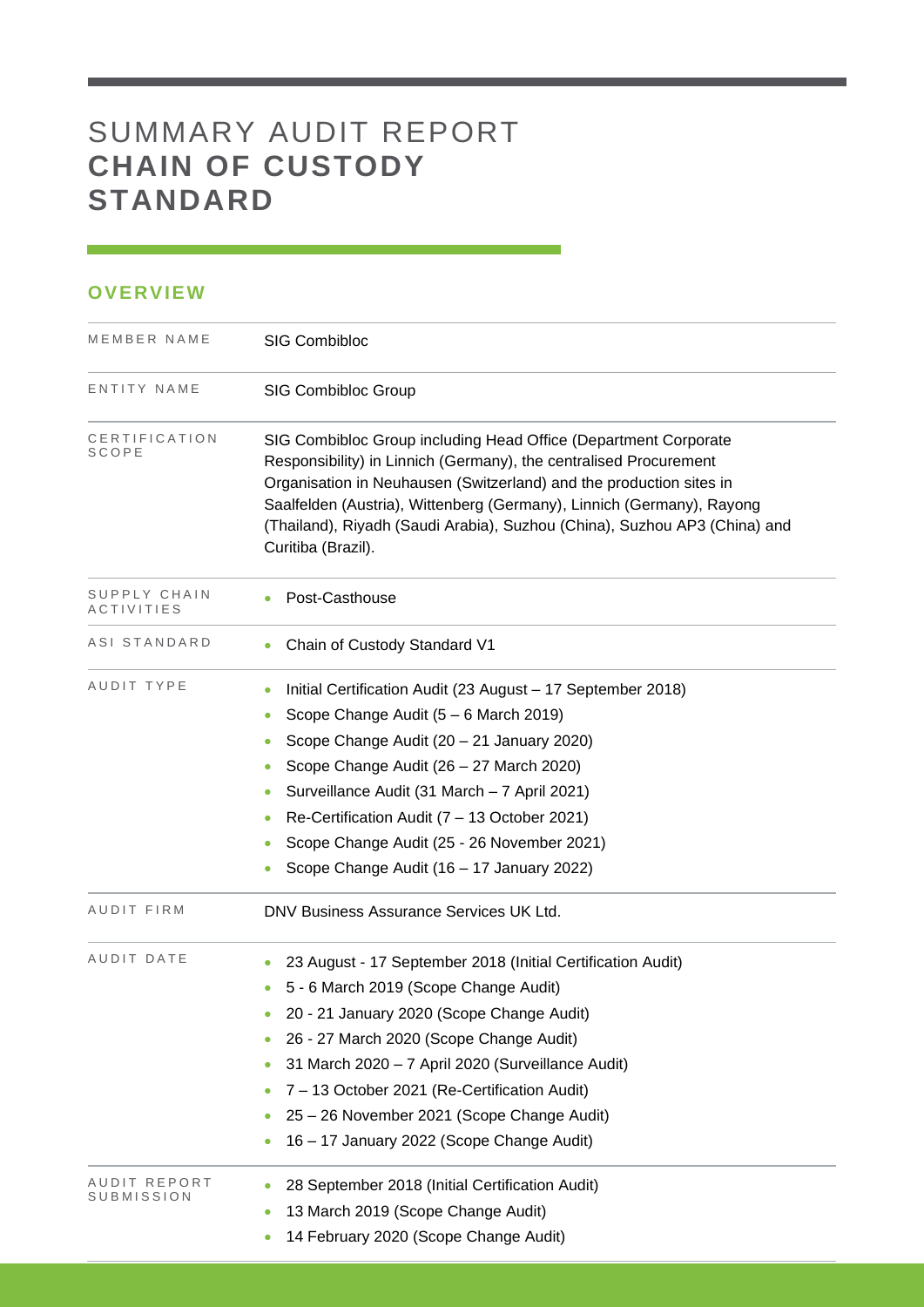|             | 26 May 2020 (Scope Change Audit)                                                                                                                                                                                                                                                                                                                                                        |
|-------------|-----------------------------------------------------------------------------------------------------------------------------------------------------------------------------------------------------------------------------------------------------------------------------------------------------------------------------------------------------------------------------------------|
|             | 10 February 2021 (Surveillance Audit)<br>$\bullet$                                                                                                                                                                                                                                                                                                                                      |
|             | 15 November 2021 (Re-Certification Audit)<br>$\bullet$                                                                                                                                                                                                                                                                                                                                  |
|             | 1 March 2022 (Scope Change Audit)<br>$\bullet$                                                                                                                                                                                                                                                                                                                                          |
|             | 12 April 2022 (Scope Change Audit)<br>$\bullet$                                                                                                                                                                                                                                                                                                                                         |
| AUDIT SCOPE | Initial Certification Audit (23 August - 17 September 2018)<br>The audit scope includes the Head Office (Department Corporate<br>Responsibility, SIG International Services GmbH) in Linnich (Germany) and<br>the Procurement Organisation (SIG Combibloc Procurement AG) in<br>Neuhausen (Switzerland) and the SIG Combibloc GmbH & Co. KG<br>production site in Saalfelden (Austria). |
|             | Supply chain activities included in the audit scope:<br>Post-Casthouse<br>۰                                                                                                                                                                                                                                                                                                             |
|             | Relevant criteria from the ASI Chain of Custody Standard were included in<br>the audit scope.                                                                                                                                                                                                                                                                                           |
|             | <u>First Scope Change Audit (5 – 6 March 2019)</u><br>The audit scope covered the activities at the SIG Combibloc GmbH<br>production sites in Wittenberg (Germany) and Linnich (Germany).                                                                                                                                                                                               |
|             | Supply chain activities included in the audit scope:<br>Post-Casthouse                                                                                                                                                                                                                                                                                                                  |
|             | Relevant criteria from the ASI Chain of Custody Standard were included in<br>the audit scope.                                                                                                                                                                                                                                                                                           |
|             | Second Scope Change Audit (20 - 21 January 2020)<br>The audit scope covered the activities at the SIG Combibloc Thailand Ltd<br>production site in Rayong (Thailand) and SIG Combibloc (Suzhou) Co. Ltd<br>production site in Suzhou (China).                                                                                                                                           |
|             | Supply chain activities included in the audit scope:<br>Post-Casthouse                                                                                                                                                                                                                                                                                                                  |
|             | Relevant criteria from the ASI Chain of Custody Standard were included in<br>the audit scope.                                                                                                                                                                                                                                                                                           |
|             | Third Scope Change Audit (26 - 27 March 2020)<br>The audit scope covered the activities at the SIG Combibloc do Brasil Ltda<br>production site in Curitiba (Brazil).                                                                                                                                                                                                                    |
|             | Supply chain activities included in the audit scope:                                                                                                                                                                                                                                                                                                                                    |
|             | Post-Casthouse                                                                                                                                                                                                                                                                                                                                                                          |
|             | Relevant criteria from the ASI Chain of Custody Standard were included in<br>the audit scope.                                                                                                                                                                                                                                                                                           |
|             | Surveillance Audit (31 March 2020 - 7 April 2020)<br>The audit scope covered the activities at Head Office (Department Corporate<br>Responsibility) in Linnich (Germany) and the SIG Combibloc GmbH & Co.<br>KG production site in Saalfelden (Austria).                                                                                                                                |
|             | Supply chain activities included in the audit scope:<br>Post-Casthouse                                                                                                                                                                                                                                                                                                                  |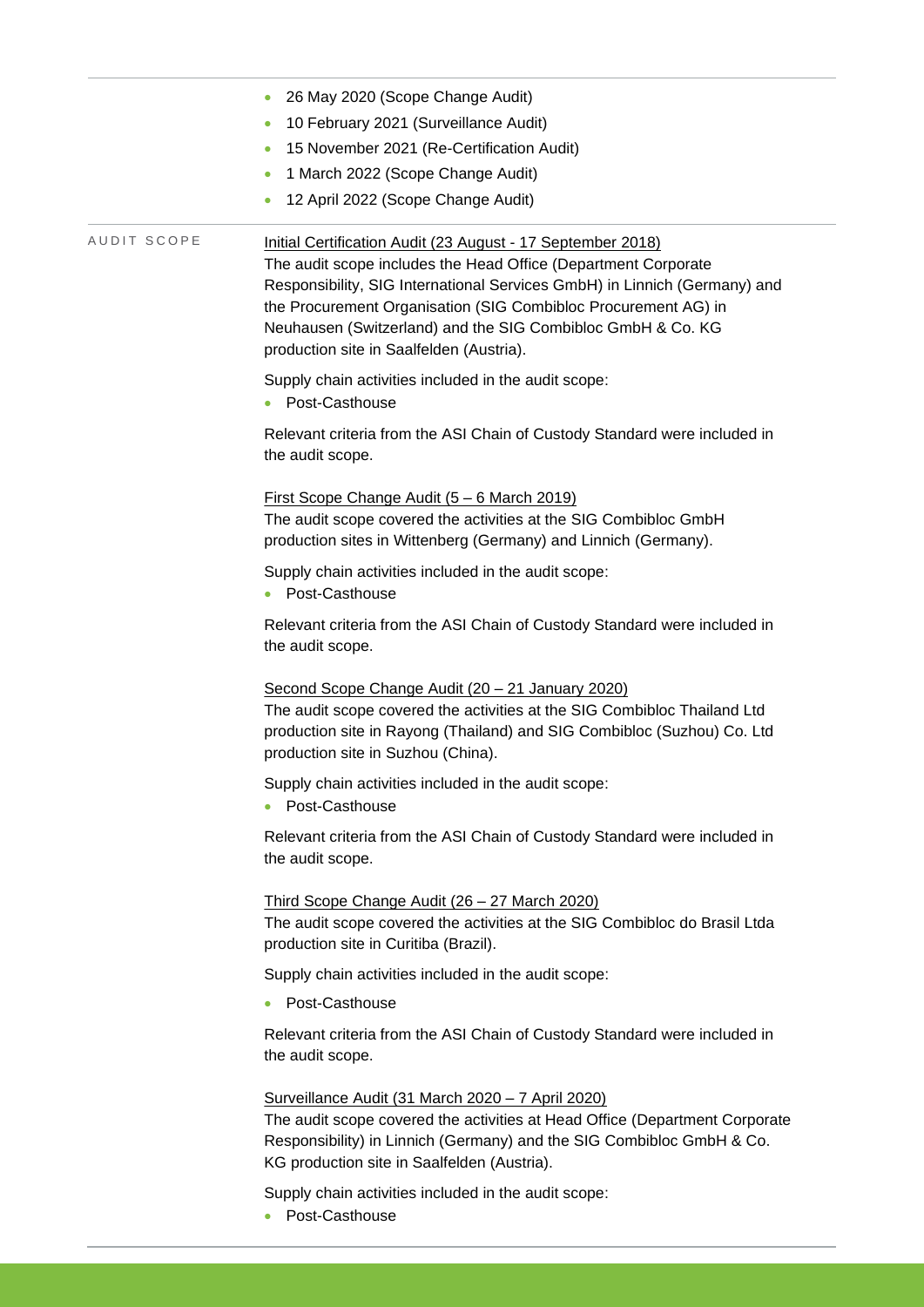| Relevant criteria from the ASI Chain of Custody Standard were included in |  |
|---------------------------------------------------------------------------|--|
| the audit scope.                                                          |  |

At the time of the audit (March and April 2020), access to the sites was not possible, due to COVID-19 related travel restrictions. The audit has been undertaken as a 'desktop' exercise, in accordance with the ASI Interim Policy regarding Audits, Audit-Related Travel and Coronavirus (v4), and included a remote review of relevant documentation.

#### Re-Certification Audit (7 – 13 October 2021)

The audit scope for SIG Combibloc Group covered Head Office (Department Corporate Responsibility) in Linnich (Germany), the centralised Procurement Organisation in Neuhausen (Switzerland) and the production sites in Saalfelden (Austria) and Linnich (Germany).

The ASI multi-site sampling approach was undertaken to include the Wittenberg (Germany), Rayong (Thailand), Suzhou (China) and Curitiba (Brazil) facilities.

Supply chain activities included in the audit scope:

• Post-Casthouse

Relevant criteria from the ASI Chain of Custody Standard were included in the audit scope.

#### Fourth Scope Change Audit (25 - 26 November 2021)

The audit scope for SIG Combibloc Group covered the Suzhou AP3 facility in China.

Supply chain activities included in the audit scope:

• Post-Casthouse

Relevant criteria from the ASI Chain of Custody Standard were included in the audit scope.

#### Fifth Scope Change Audit (16 – 17 January 2022)

The audit scope for SIG Combibloc Group covered the Riyadh site in Saudi Arabia.

Supply chain activities included in the audit scope:

• Post-Casthouse

Relevant criteria from the ASI Chain of Custody Standard were included in the audit scope.

| AUDIT<br>OUTCOME     | Certification                                                                                                                                                                                        |
|----------------------|------------------------------------------------------------------------------------------------------------------------------------------------------------------------------------------------------|
| AUDIT<br>METHODOLOGY | The Auditors confirm that:                                                                                                                                                                           |
| <b>DECLARATION</b>   | The information provided by the Entity is true and accurate to the best<br>M<br>knowledge of the Auditor(s) preparing this report.                                                                   |
|                      | $\blacksquare$ The findings are based on verified Objective Evidence relevant to the<br>time period for the Audit, traceable and unambiguous.                                                        |
|                      | $\triangleright$ The Audit Scope and audit methodology are sufficient to establish<br>confidence that the findings are indicative of the performance of the<br>Entity's defined Certification Scope. |
|                      | $\triangleright$ The Auditor(s) have acted in a manner deemed ethical, truthful, accurate<br>professional, independent and objective.                                                                |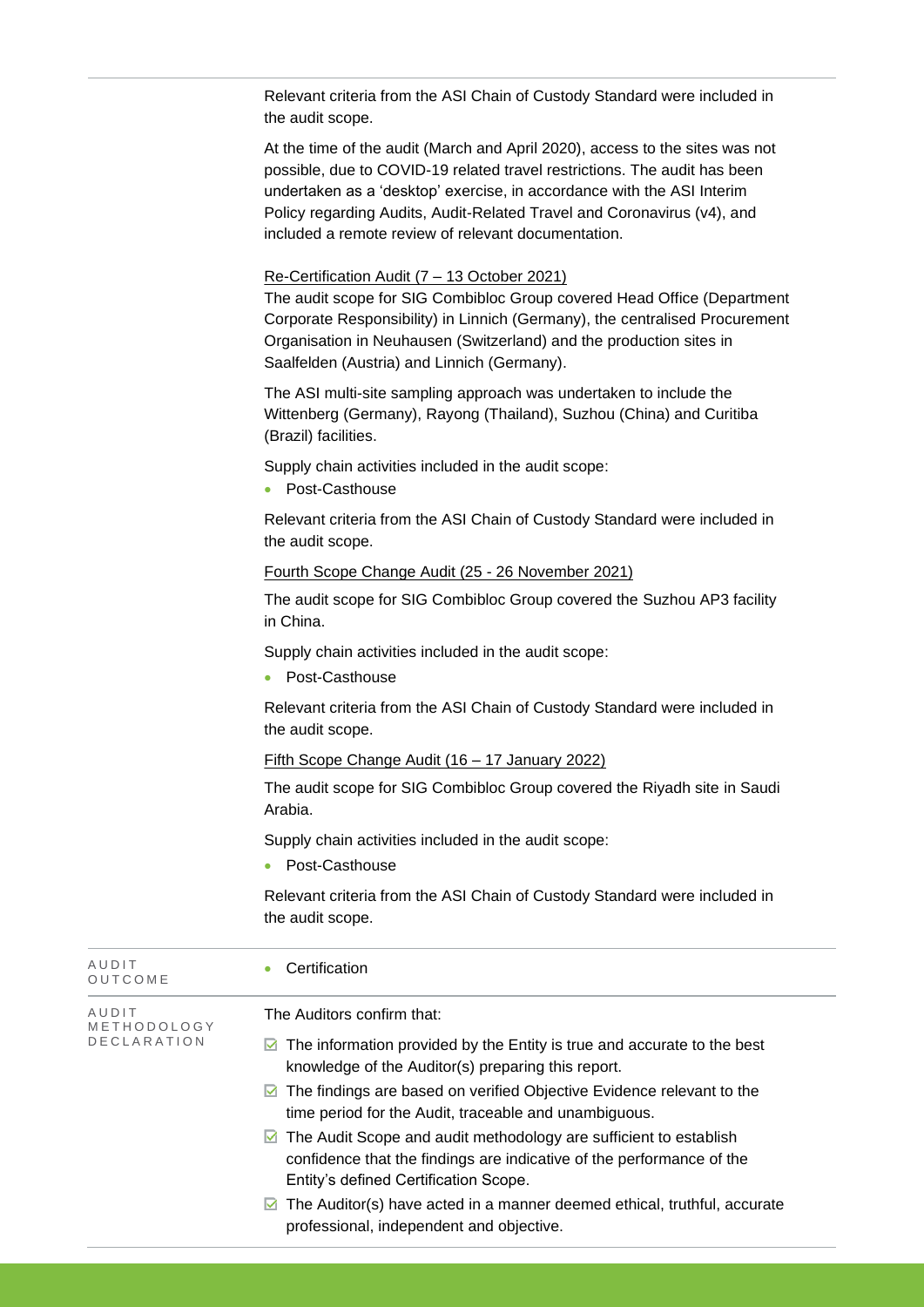| CERTIFICATION<br>PERIOD | 12 October 2021 – 11 October 2024 |  |
|-------------------------|-----------------------------------|--|
| NEXT AUDIT<br>TYPE      | Surveillance Audit                |  |
| NEXT AUDIT<br>DUE DATE  | 11 April 2023                     |  |
| CERTIFICATE<br>NUMBER   | 8                                 |  |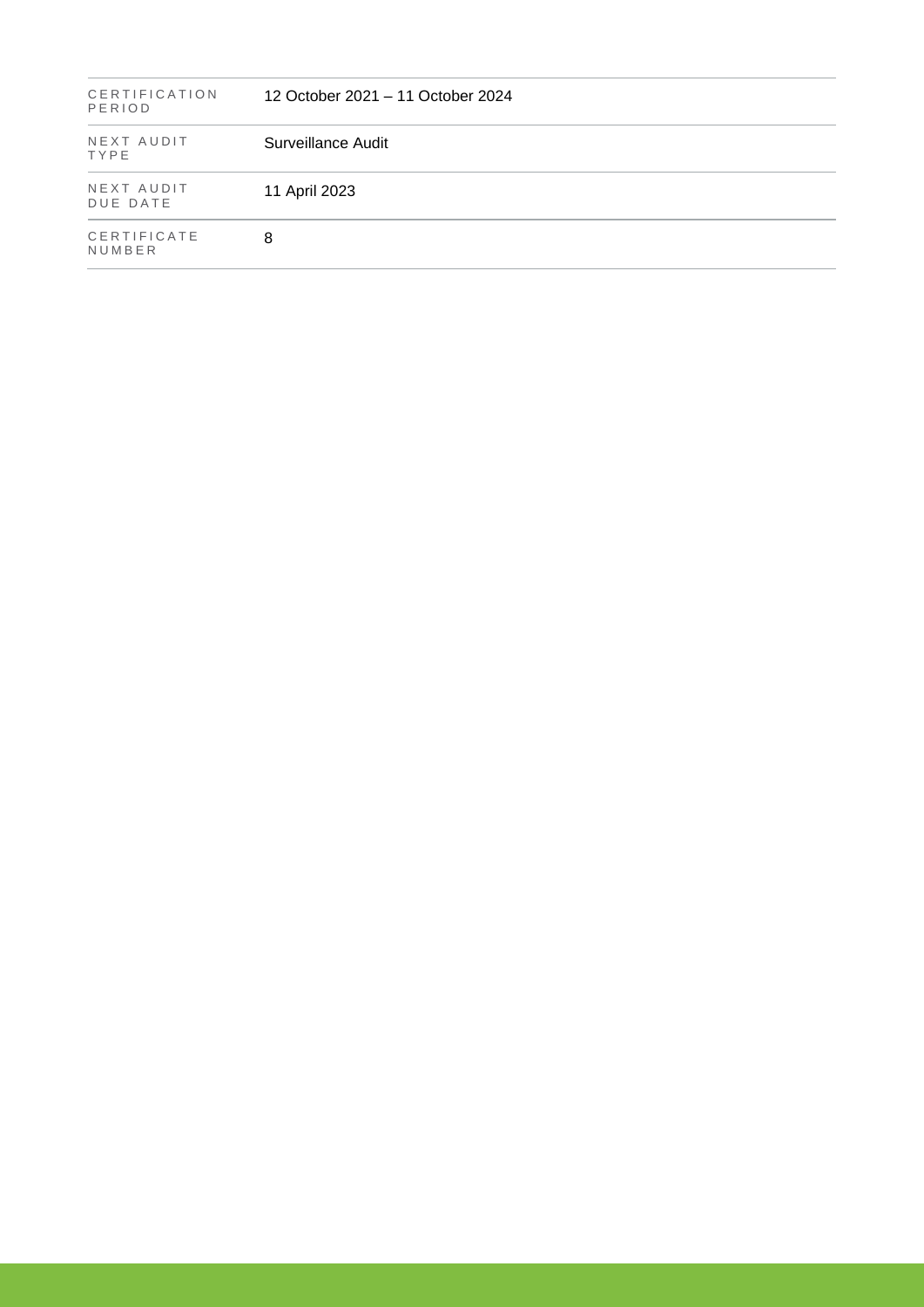## **SUMMARY OF FINDINGS**

| <b>CRITERION</b>                       | <b>RATING</b>             | COMMENT                                                                                                                                                                                                                                                                                                                                                                                                                                                                                                                                                                                                                                                                                                                                                                                                                                                                                                                                                                               |  |
|----------------------------------------|---------------------------|---------------------------------------------------------------------------------------------------------------------------------------------------------------------------------------------------------------------------------------------------------------------------------------------------------------------------------------------------------------------------------------------------------------------------------------------------------------------------------------------------------------------------------------------------------------------------------------------------------------------------------------------------------------------------------------------------------------------------------------------------------------------------------------------------------------------------------------------------------------------------------------------------------------------------------------------------------------------------------------|--|
| MANAGEMENT SYSTEM AND RESPONSIBILITIES |                           |                                                                                                                                                                                                                                                                                                                                                                                                                                                                                                                                                                                                                                                                                                                                                                                                                                                                                                                                                                                       |  |
| 1.1 ASI membership                     | Conformance               | SIG Combibloc holds an ASI Membership in the<br>Industrial User category. The Entity's ASI<br>membership information is available on ASI<br>website:<br>https://aluminium-stewardship.org/about-asi/asi-<br>members/sig-combibloc                                                                                                                                                                                                                                                                                                                                                                                                                                                                                                                                                                                                                                                                                                                                                     |  |
| 1.2 Management system                  | Minor Non-<br>Conformance | The Entity has created a Management System for<br>handling ASI Material and use of the ASI logo. A<br>standard operating procedure describes in the<br>detail the SIG Management System,<br>responsibilities, functions, processes and<br>workflows, documentation and record retention and<br>handling of non-conforming product deliveries.<br>A Responsibility Matrix (RACI) has been developed<br>to address the tasks related to the management of<br>the ASI Chain of Custody Standard implementation<br>in connection with the roles and functions in the<br>organization. The Management System has been<br>adopted at Suzhou, Rayong, Curitiba, Suzhou AP3<br>and Riyadh sites.<br>However, the Business Service Center in Romania<br>which is responsible for part of the process<br>associated with receiving and issuing CoC<br>Documents does not have its responsibilities and<br>authorities defined in the RACI Matrix of the<br><b>Standard Operating Procedure.</b> |  |
| 1.3 Management system reviews          | Conformance               | The Entity has established policies, systems,<br>procedures and processes to comply with ASI<br>Chain of Custody Criteria regarding the periodic<br>review of the Management System and associated<br>updates as required. Management review results<br>are based on internal audit results in September<br>2021.                                                                                                                                                                                                                                                                                                                                                                                                                                                                                                                                                                                                                                                                     |  |
| 1.4 Management representative          | Conformance               | The Entity has appointed a member of<br>management as the responsible person for the<br>implementation of the ASI Chain of Custody<br>Standard and defined a chart of responsibilities for<br>different tasks through the organization.<br>Representatives have been nominated for<br>implementation of the ASI Chain of Custody<br>Standard at the site level. The Suzhou and Suzhou<br>AP3 sites share the same management team.                                                                                                                                                                                                                                                                                                                                                                                                                                                                                                                                                    |  |
| 1.5 Training                           | Conformance               | The Entity has developed and implemented<br>communications and training measures that make<br>relevant personnel aware of and competent in their                                                                                                                                                                                                                                                                                                                                                                                                                                                                                                                                                                                                                                                                                                                                                                                                                                      |  |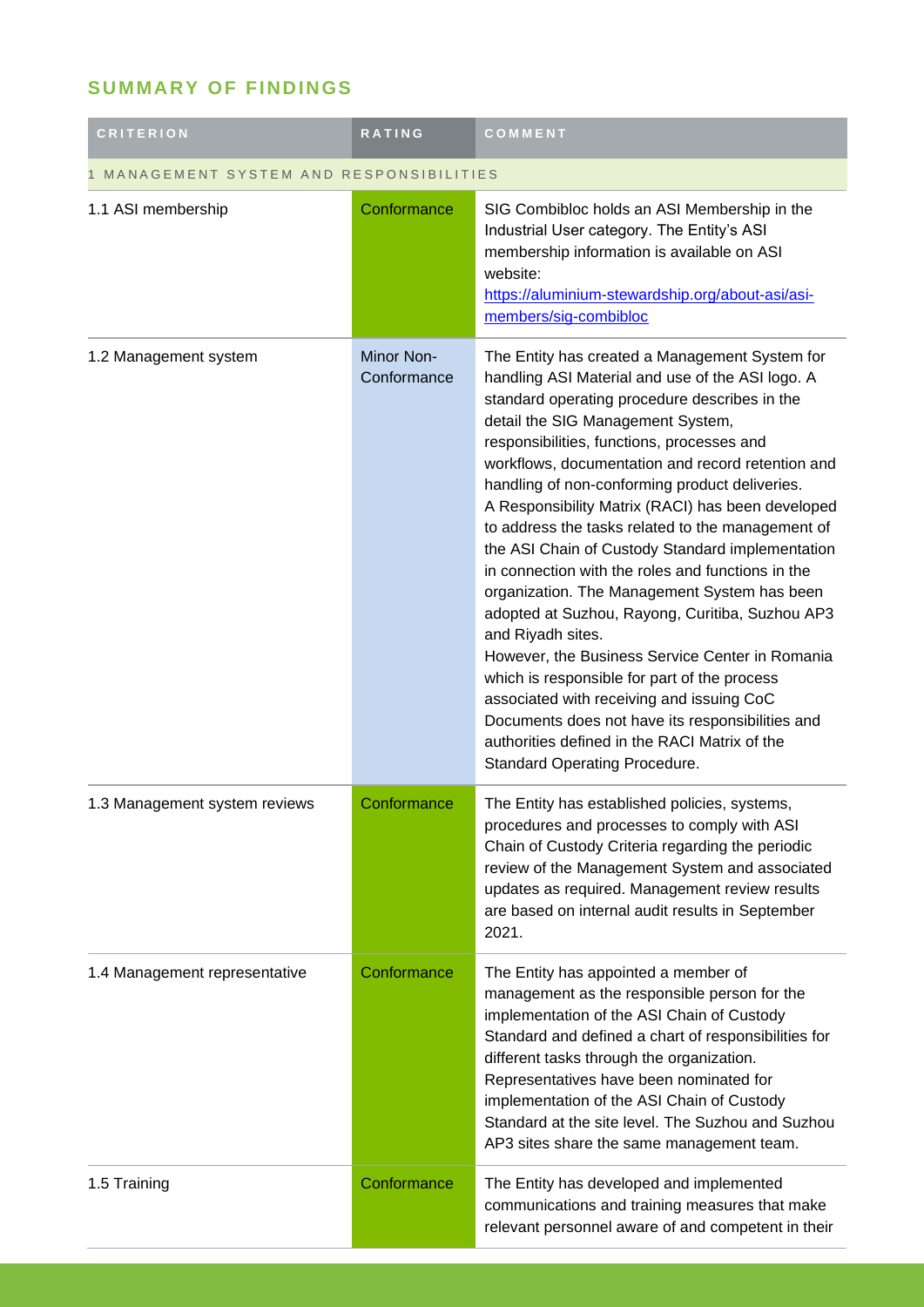| <b>CRITERION</b>                              | RATING         | COMMENT                                                                                                                                                                                                                                                                                                                                                                                                               |
|-----------------------------------------------|----------------|-----------------------------------------------------------------------------------------------------------------------------------------------------------------------------------------------------------------------------------------------------------------------------------------------------------------------------------------------------------------------------------------------------------------------|
|                                               |                | responsibilities under the ASI Chain of Custody<br>Standard. The Entity has developed and maintains<br>communication measures to keep all personnel<br>updated about their roles and responsibilities and<br>provides adequate training for them to carry out<br>these tasks.<br>The training plan covering $2019 - 2021$ for all sites<br>and key employees was sighted.                                             |
| 1.6 Record keeping                            | Conformance    | The Entity maintains up-to-date records covering<br>all applicable requirements of the ASI Chain of<br>Custody Standard. The Entity's standard operating<br>procedure defines the retention time as required by<br>the ASI Chain of Custody Standard. The Entity has<br>adequate record management practices.                                                                                                         |
| 1.7a Reporting to ASI (Inputs and<br>Outputs) | Conformance    | The Entity's operating procedure specifies that the<br>Entity reports Input and Output Quantities of CoC<br>Material to the ASI Secretariat within 3 months<br>after the end of each calendar year which conforms<br>to the ASI Chain of Custody Standard<br>requirements. Reporting for 2020 was conducted<br>on 1 April 2021.                                                                                       |
| 1.7b Reporting to ASI (Input<br>Percentage)   | Conformance    | The Entity's operating procedure specifies that the<br>Entity reports Input Percentages calculated for the<br>calendar year to the ASI Secretariat within 3<br>months after the end of each calendar year which<br>conforms to the ASI Chain of Custody Standard.<br>Reporting for 2020 was conducted on 1 April 2021.                                                                                                |
| 1.7c Reporting to ASI (Positive<br>Balance)   | Conformance    | The Entity's operating procedure specifies that the<br>Entity reports the Positive Balance carried over to<br>the subsequent Material Accounting Period, if any<br>to the ASI Secretariat within 3 months after the end<br>of each calendar year which conforms to the ASI<br>Chain of Custody Standard requirements.<br>Reporting for 2020 was conducted on 1 April 2021.                                            |
| 1.7d Reporting to ASI (Internal<br>Overdraw)  | Conformance    | The Entity's operating procedure specifies that the<br>Entity will report the Internal Overdraw within the<br>calendar year, if any and the percentage of Input<br>Quantity of CoC Material this represent to the ASI<br>Secretariat within 3 months after the end of each<br>calendar year which conforms to the ASI Chain of<br>Custody Standard requirements. Reporting for<br>2020 was conducted on 1 April 2021. |
| 1.7e Reporting to ASI (Eligible<br>Scrap)     | Not Applicable | This Criterion is currently not applicable, as the<br>Entity is not engaged in Aluminium Re-<br>melting/Refining to produce Recycled Aluminium.                                                                                                                                                                                                                                                                       |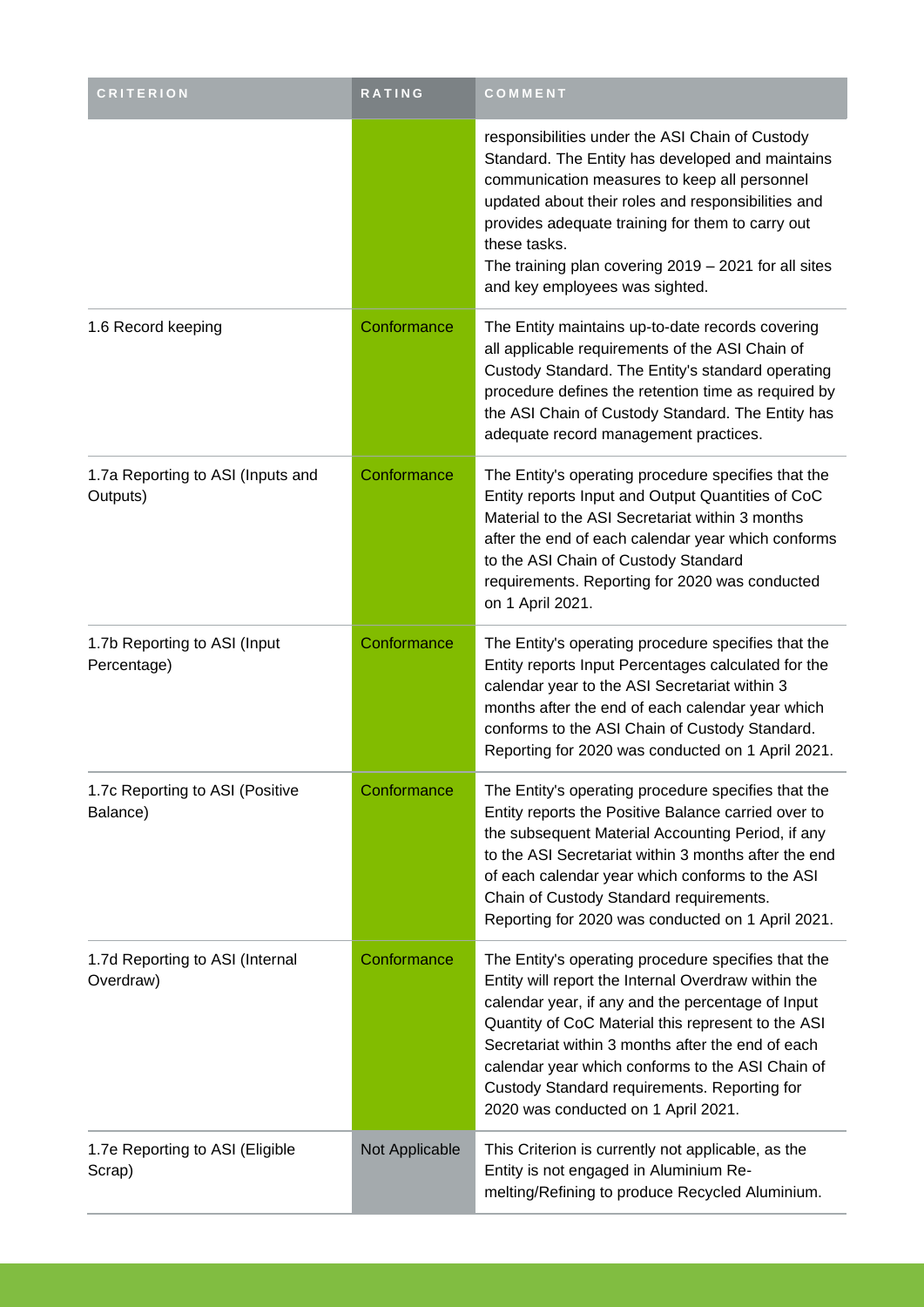| <b>CRITERION</b>                                                                   | RATING         | COMMENT                                                                                                                                        |  |
|------------------------------------------------------------------------------------|----------------|------------------------------------------------------------------------------------------------------------------------------------------------|--|
| 1.7f Reporting to ASI (ASI Credits<br>from Casthouses)                             | Not Applicable | This Criterion is currently not applicable, as the<br>Entity does not intend to use ASI Credits within<br>their CoC Certification Scope.       |  |
| 1.7g Reporting to ASI (ASI Credits<br>purchased)                                   | Not Applicable | This Criterion is currently not applicable, as the<br>Entity does not intend to use ASI Credits within<br>their CoC Certification Scope.       |  |
| 2 OUTSOURCING CONTRACTORS                                                          |                |                                                                                                                                                |  |
| 2.1 Outsourcing Contractors in CoC<br><b>Certification Scope</b>                   | Not Applicable | This Criterion is currently not applicable, as the<br>Entity does not include Outsourcing Contractors<br>within their CoC Certification Scope. |  |
| 2.2a Control of CoC Material                                                       | Not Applicable | This Criterion is currently not applicable, as the<br>Entity does not include Outsourcing Contractors<br>within their CoC Certification Scope. |  |
| 2.2b No further outsourcing                                                        | Not Applicable | This Criterion is currently not applicable, as the<br>Entity does not include Outsourcing Contractors<br>within their CoC Certification Scope. |  |
| 2.2c Risk assessment                                                               | Not Applicable | This Criterion is currently not applicable, as the<br>Entity does not include Outsourcing Contractors<br>within their CoC Certification Scope. |  |
| 2.3 Output Quantity                                                                | Not Applicable | This Criterion is currently not applicable, as the<br>Entity does not include Outsourcing Contractors<br>within their CoC Certification Scope. |  |
| 2.4 Verification and record-keeping                                                | Not Applicable | This Criterion is currently not applicable, as the<br>Entity does not include Outsourcing Contractors<br>within their CoC Certification Scope. |  |
| 2.5 Error management                                                               | Not Applicable | This Criterion is currently not applicable, as the<br>Entity does not include Outsourcing Contractors<br>within their CoC Certification Scope. |  |
| 3 PRIMARY ALUMINIUM: CRITERIA FOR ASI BAUXITE, ASI ALUMINA AND ASI LIQUID<br>METAL |                |                                                                                                                                                |  |
| 3.1a CoC Certification Scope -<br><b>Bauxite Mining</b>                            | Not Applicable | This Criterion is not applicable to the Entity's<br>Certification Scope.                                                                       |  |
| 3.1b ASI Performance Standard -<br><b>Bauxite Mining</b>                           | Not Applicable | This Criterion is not applicable to the Entity's<br>Certification Scope.                                                                       |  |
| 3.2a CoC Certification Scope -<br>Alumina Refining                                 | Not Applicable | This Criterion is not applicable to the Entity's<br>Certification Scope.                                                                       |  |
| 3.2b ASI Performance Standard -<br>Alumina Refining                                | Not Applicable | This Criterion is not applicable to the Entity's<br>Certification Scope.                                                                       |  |
| 3.3a CoC Certification Scope -<br>Aluminium Smelting                               | Not Applicable | This Criterion is not applicable to the Entity's<br>Certification Scope.                                                                       |  |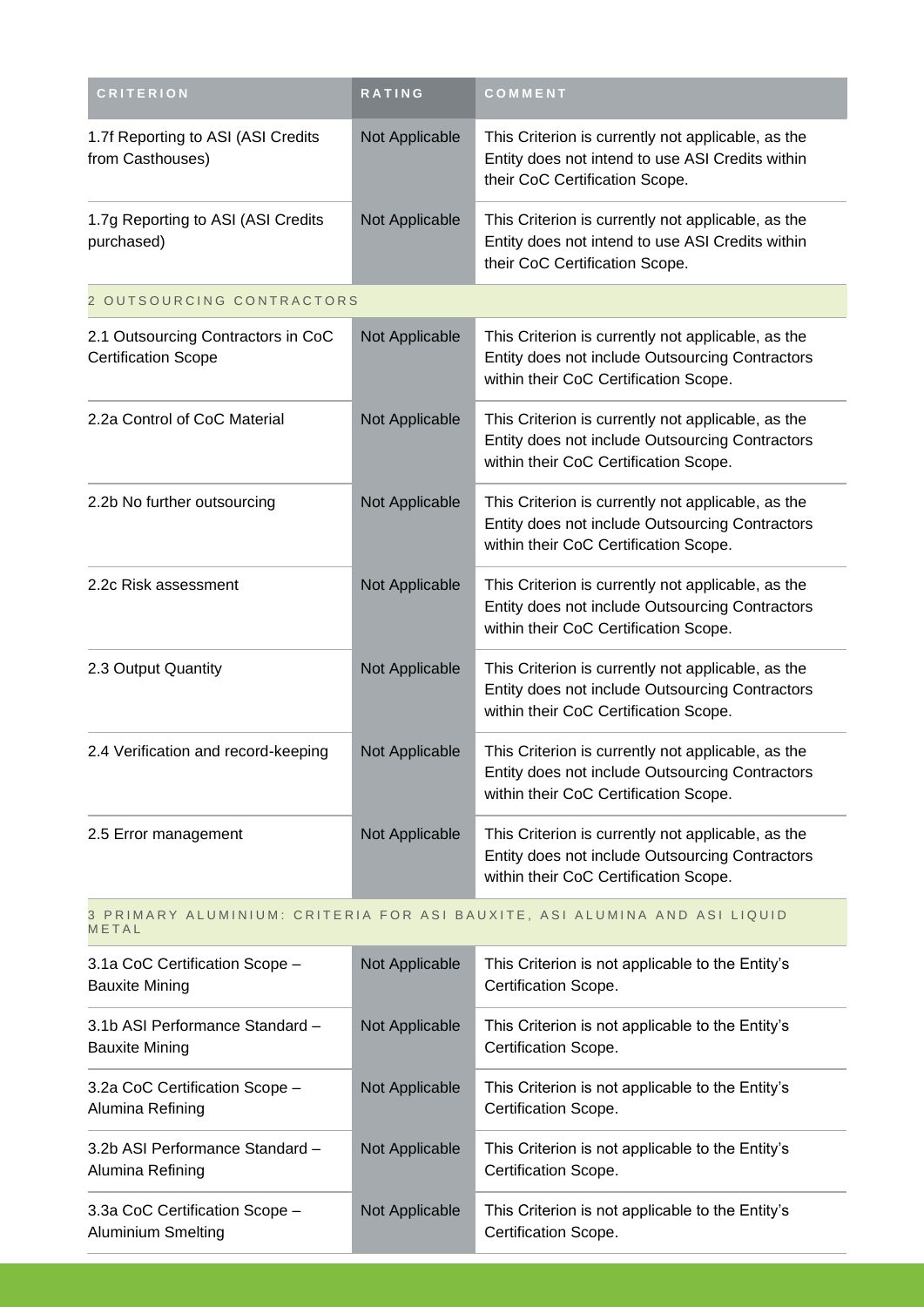| <b>CRITERION</b>                                                       | RATING                    | COMMENT                                                                                                                                                                                                                                                                                                                                                                                               |  |  |
|------------------------------------------------------------------------|---------------------------|-------------------------------------------------------------------------------------------------------------------------------------------------------------------------------------------------------------------------------------------------------------------------------------------------------------------------------------------------------------------------------------------------------|--|--|
| 3.3b ASI Performance Standard-<br>Aluminium Smelting                   | Not Applicable            | This Criterion is not applicable to the Entity's<br>Certification Scope.                                                                                                                                                                                                                                                                                                                              |  |  |
| 4 RECYCLED ALUMINIUM: CRITERIA FOR ELIGIBLE SCRAP AND ASI LIQUID METAL |                           |                                                                                                                                                                                                                                                                                                                                                                                                       |  |  |
| 4.1a CoC Certification Scope -<br>Aluminium Re-Melting/Refining        | Not Applicable            | This Criterion is not applicable to the Entity's<br>Certification Scope.                                                                                                                                                                                                                                                                                                                              |  |  |
| 4.1b ASI Performance Standard -<br>Aluminium Re-Melting/Refining       | Not Applicable            | This Criterion is not applicable to the Entity's<br>Certification Scope.                                                                                                                                                                                                                                                                                                                              |  |  |
| 4.2a Pre-Consumer Scrap and Dross                                      | Not Applicable            | This Criterion is not applicable to the Entity's<br>Certification Scope.                                                                                                                                                                                                                                                                                                                              |  |  |
| 4.2b Post-Consumer Scrap                                               | Not Applicable            | This Criterion is not applicable to the Entity's<br>Certification Scope.                                                                                                                                                                                                                                                                                                                              |  |  |
| 4.3a Supplier records                                                  | Not Applicable            | This Criterion is not applicable to the Entity's<br>Certification Scope.                                                                                                                                                                                                                                                                                                                              |  |  |
| 4.3b Cash payments                                                     | Not Applicable            | This Criterion is not applicable to the Entity's<br>Certification Scope.                                                                                                                                                                                                                                                                                                                              |  |  |
| 5 CASTHOUSES: CRITERIA FOR ASI ALUMINIUM                               |                           |                                                                                                                                                                                                                                                                                                                                                                                                       |  |  |
| 5.1a CoC Certification Scope -<br>Casthouses                           | Not Applicable            | This Criterion is not applicable to the Entity's<br>Certification Scope.                                                                                                                                                                                                                                                                                                                              |  |  |
| 5.1b ASI Performance Standard -<br>Casthouses                          | Not Applicable            | This Criterion is not applicable to the Entity's<br>Certification Scope.                                                                                                                                                                                                                                                                                                                              |  |  |
| 5.2 Casthouse Products                                                 | Not Applicable            | This Criterion is not applicable to the Entity's<br>Certification Scope.                                                                                                                                                                                                                                                                                                                              |  |  |
| 6 POST-CASTHOUSE: CRITERIA FOR ASI ALUMINIUM                           |                           |                                                                                                                                                                                                                                                                                                                                                                                                       |  |  |
| 6.1a CoC Certification Scope - Post-<br>Casthouse                      | Conformance               | The Entity's operating procedures and strategic<br>cooperation with ASI Certified suppliers secures<br>the supply and production of ASI CoC Materials.                                                                                                                                                                                                                                                |  |  |
| 6.1b ASI Performance Standard -<br>Post-Casthouse                      | Conformance               | The Entity holds an ASI Performance Standard<br>Certification, available on the ASI website:<br>https://aluminium-stewardship.org/about-asi/asi-<br>members/sig-combibloc<br>The Entity is in the Industrial Users membership<br>class.<br>The Entity's operating procedures and strategic<br>cooperation with ASI Certified suppliers will secure<br>the supply and production of ASI CoC Materials. |  |  |
| 6.1c Sourcing ASI Aluminium                                            | Minor Non-<br>Conformance | The responsibility for the invoice verification<br>process is split between the Business Service<br>Center Romania and the Supply Chain<br>Management Department at Head Office. Invoices                                                                                                                                                                                                             |  |  |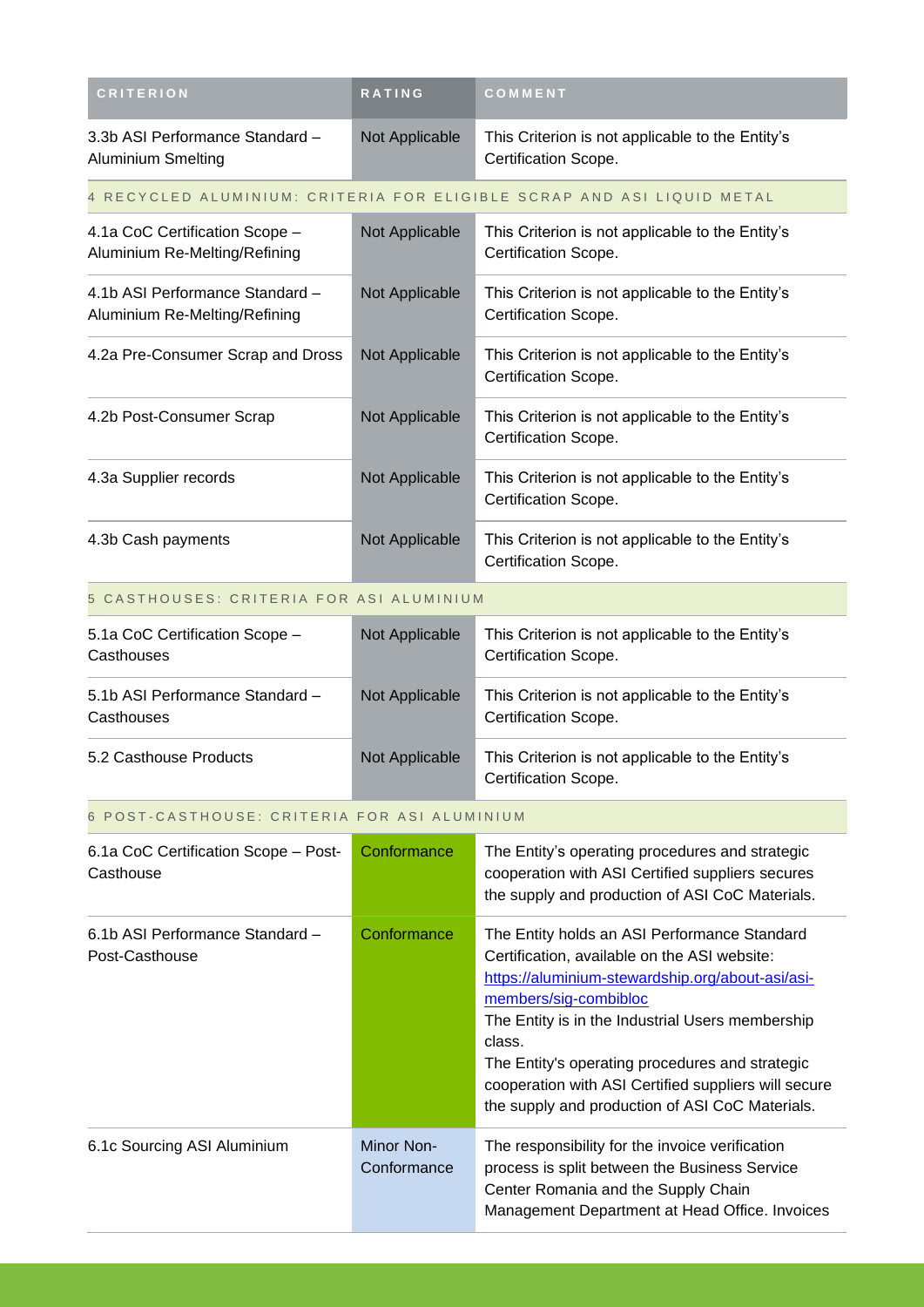| <b>CRITERION</b>                                                            | RATING      | COMMENT                                                                                                                                                                                                                                                                                                                                                                                                                                                                              |
|-----------------------------------------------------------------------------|-------------|--------------------------------------------------------------------------------------------------------------------------------------------------------------------------------------------------------------------------------------------------------------------------------------------------------------------------------------------------------------------------------------------------------------------------------------------------------------------------------------|
|                                                                             |             | are registered in SAP and an end-control of invoice<br>check is conducted at Head Office.<br>However, not all employees at the Business<br>Service Centre Romania implement the invoice<br>verification process.                                                                                                                                                                                                                                                                     |
|                                                                             |             | 7 DUE DILIGENCE FOR NON-COC INPUTS AND RECYCLABLE SCRAP MATERIAL                                                                                                                                                                                                                                                                                                                                                                                                                     |
| 7.1a Responsible sourcing policy<br>(anti-corruption)                       | Conformance | The Entity has developed a Responsible Sourcing<br>Policy covering all aspects of the ASI Chain of<br>Custody Standard and applicable ASI Performance<br>Standard Criteria. The Entity has implemented<br>different schemes addressing responsible sourcing,<br>which includes SEDEX / SMETA and Ecovadis.<br>Please see the SIG Business Ethics Conduct for<br>Suppliers, paragraph 1, available at:<br>https://cms.sig.biz/media/3270/sig-businessethics-<br>code-suppliers-en.pdf |
| 7.1b Responsible sourcing policy<br>(responsible sourcing)                  | Conformance | The Entity has developed a Responsible Sourcing<br>Policy covering all aspects of the ASI Chain of<br>Custody Standard and applicable ASI Performance<br>Standard Criteria. The Entity has implemented<br>different schemes addressing responsible sourcing,<br>which includes SEDEX / SMETA and Ecovadis.<br>Please see the SIG Business Ethics Conduct for<br>Suppliers, paragraph 1, available at:<br>https://cms.sig.biz/media/3270/sig-businessethics-<br>code-suppliers-en.pdf |
| 7.1c Responsible sourcing policy<br>(human rights due diligence)            | Conformance | The Entity has developed policies, procedures and<br>processes regarding responsible sourcing, Human<br>Rights Due Diligence that conform to the ASI Chain<br>of Custody Criteria and applicable ASI<br>Performance Standard Criteria. The Entity has<br>implemented a CSR (Corporate Social<br>Responsibility) Portal which can be found at:<br>https://sig.bravosolution.com/esop/tlg-<br>host/public/sig/web/login.jst                                                            |
| 7.1d Responsible sourcing policy<br>(conflict affected and high risk areas) | Conformance | The Entity has developed a Responsible Sourcing<br>Policy covering all aspects of the ASI Chain of<br>Custody Standard and applicable ASI Performance<br>Standard Criteria. The Entity has implemented<br>different schemes addressing responsible sourcing,<br>which includes SEDEX / SMETA and Ecovadis.<br>Please see the SIG Business Ethics Conduct for<br>Suppliers, paragraph 1, available at:<br>https://cms.sig.biz/media/3270/sig-businessethics-<br>code-suppliers-en.pdf |
| 7.2 Risk assessment                                                         | Conformance | The Entity's Responsible Sourcing Directive<br>describes how the Entity is performing a risk                                                                                                                                                                                                                                                                                                                                                                                         |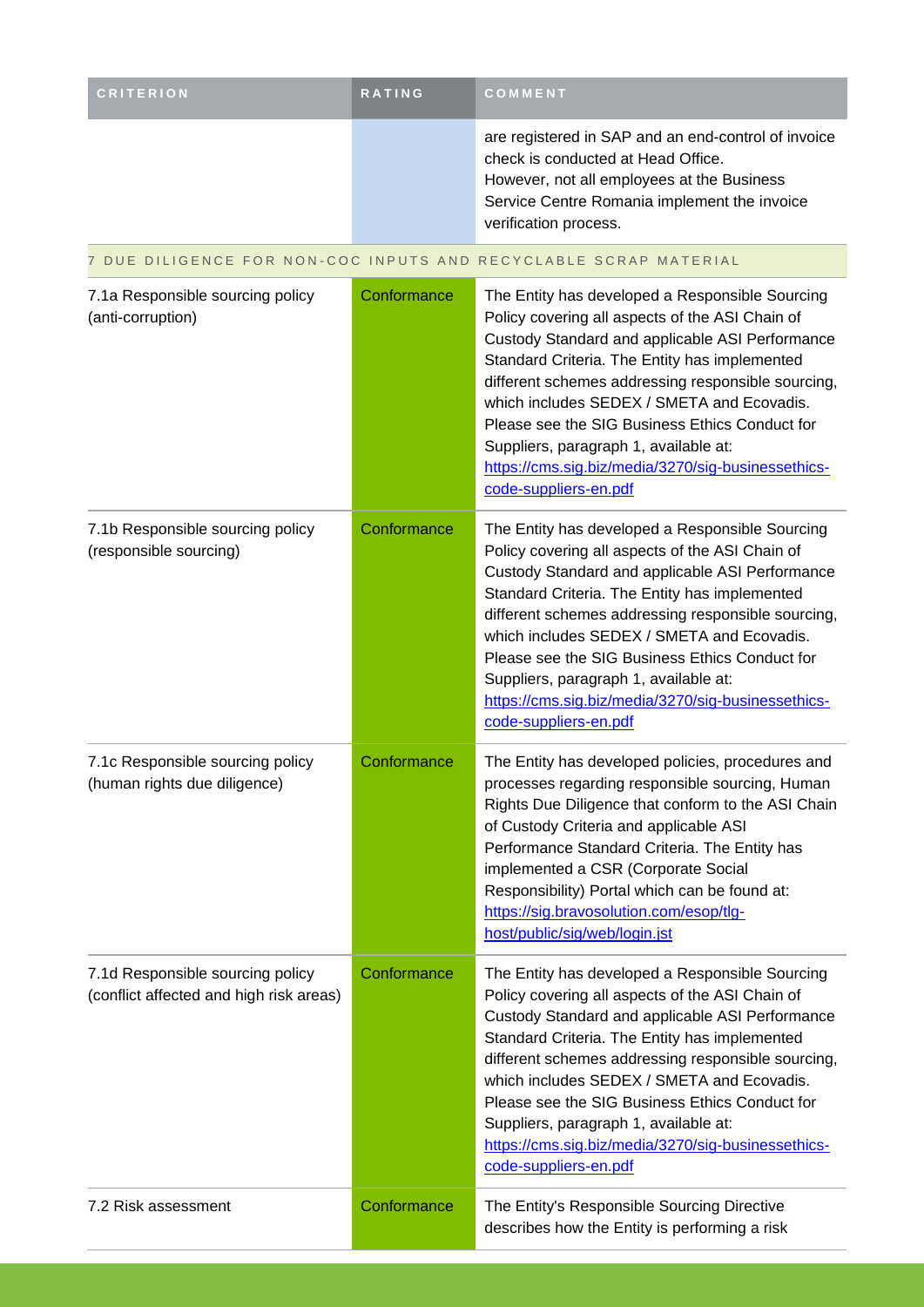| <b>CRITERION</b>                                             | <b>RATING</b>  | COMMENT                                                                                                                                                                                                                                                                                                                                                                                                                                                                         |
|--------------------------------------------------------------|----------------|---------------------------------------------------------------------------------------------------------------------------------------------------------------------------------------------------------------------------------------------------------------------------------------------------------------------------------------------------------------------------------------------------------------------------------------------------------------------------------|
|                                                              |                | screening of their suppliers. Aluminium suppliers<br>are identified as significant suppliers and are part<br>of a program for continuous review of performance.<br>The Entity is also conducting an EcoVadis<br>assessment and SEDEX/SMETA audits within its<br>supply chain. More information is available on the<br>Entity's supply chain engagement programme:<br>https://www.sig.biz/en/media/press-<br>releases/highlighting-progress-on-sig-s-journey-<br>way-beyond-good |
| 7.3 Complaints mechanism                                     | Conformance    | The Entity has a documented complaints<br>procedure and processes to address complaints<br>and concerns related to ASI and non-compliance<br>with the Responsible Sourcing Policy. The Entity<br>has established the contact email:<br>asi@sig.biz                                                                                                                                                                                                                              |
| 8 MASS BALANCE SYSTEM: COC MATERIAL AND ASI ALUMINIUM        |                |                                                                                                                                                                                                                                                                                                                                                                                                                                                                                 |
| 8.1 Material Accounting System                               | Conformance    | The Material Accounting System is based in the<br>Entity's Enterprise Resource Planning (ERP)<br>system.<br>The Management System includes a Material<br>Accounting System that records Input Quantity and<br>Output Quantity of CoC Material and Non-CoC<br>Material, by mass.                                                                                                                                                                                                 |
| 8.2a Post-Consumer Scrap                                     | Not Applicable | This Criterion is not applicable to the Entity's<br>Certification Scope.                                                                                                                                                                                                                                                                                                                                                                                                        |
| 8.2b Pre-Consumer Scrap (total)                              | Not Applicable | This Criterion is not applicable to the Entity's<br>Certification Scope.                                                                                                                                                                                                                                                                                                                                                                                                        |
| 8.2c Pre-Consumer Scrap (Eligible<br>Scrap)                  | Not Applicable | This Criterion is not applicable to the Entity's<br>Certification Scope.                                                                                                                                                                                                                                                                                                                                                                                                        |
| 8.3 Material Accounting Period                               | Conformance    | The Entity has demonstrated it will use a 12 month<br>rolling period. This is stated in the Volume Control<br>Table that has been developed for the ASI Chain of<br>Custody Standard.                                                                                                                                                                                                                                                                                           |
| 8.4 Input Percentage                                         | Conformance    | The Entity has established a Material Accounting<br>System in compliance with ASI Chain of Custody<br>requirements.                                                                                                                                                                                                                                                                                                                                                             |
| 8.5 Input Percentage (Aluminium Re-<br>Melting and Refining) | Not Applicable | This Criterion is not applicable to the Entity's<br>Certification Scope.                                                                                                                                                                                                                                                                                                                                                                                                        |
| 8.6 Output Quantity determination                            | Conformance    | The Entity has demonstrated it uses the mass<br>balance calculation approach developed in an<br>inventory file for management and calculations,<br>including an ASI Volume Control Table. The                                                                                                                                                                                                                                                                                   |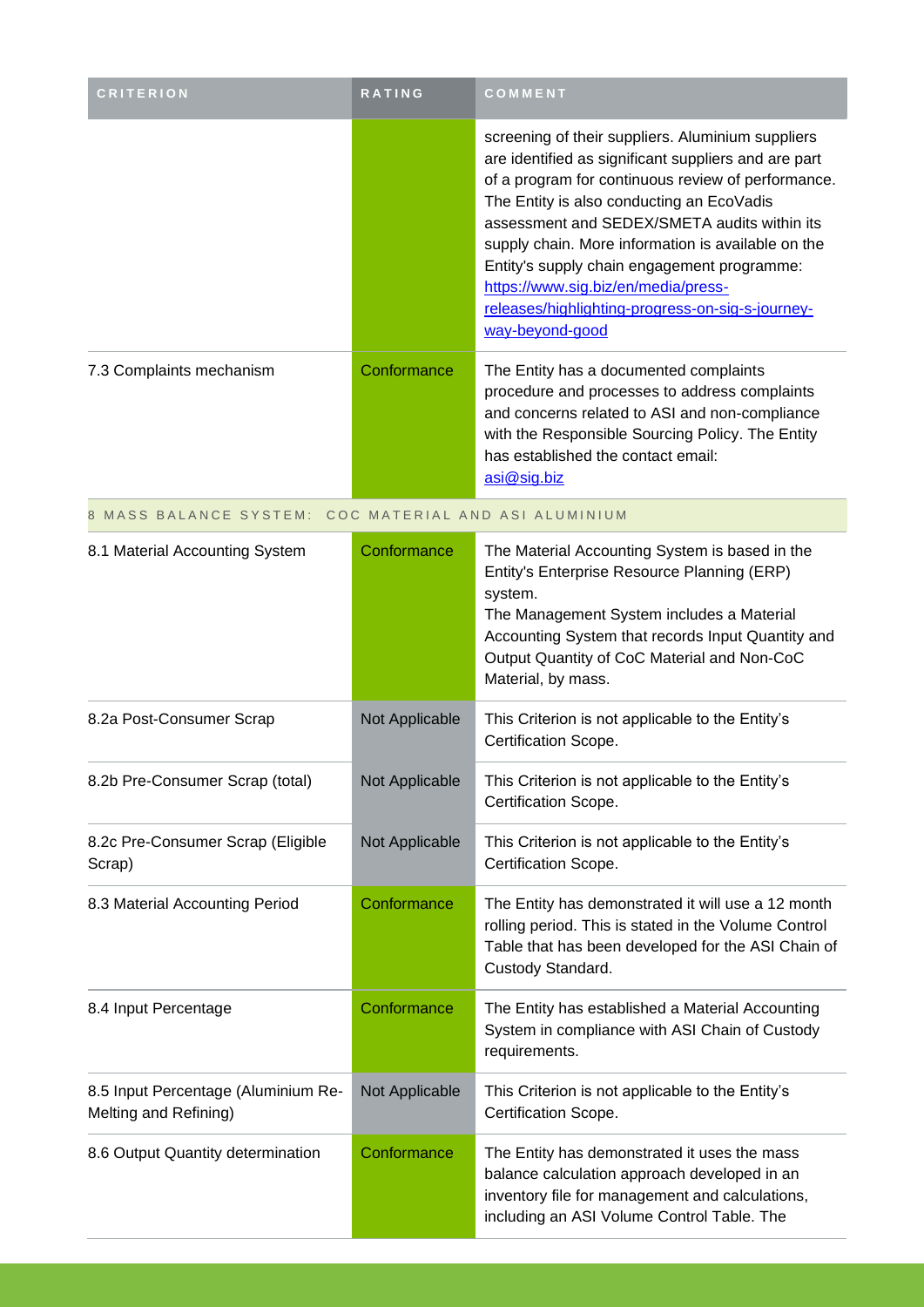| <b>CRITERION</b>                                         | RATING         | COMMENT                                                                                                                                                                                                                                                                                                                                                                                                                                                                                                                  |
|----------------------------------------------------------|----------------|--------------------------------------------------------------------------------------------------------------------------------------------------------------------------------------------------------------------------------------------------------------------------------------------------------------------------------------------------------------------------------------------------------------------------------------------------------------------------------------------------------------------------|
|                                                          |                | Volume Control Table was reviewed during the<br>audit.                                                                                                                                                                                                                                                                                                                                                                                                                                                                   |
| 8.7 Output Quantity designation                          | Conformance    | The Entity has demonstrated its use of the mass<br>balance calculation approach developed in an<br>inventory file for management and calculations,<br>including an ASI volume control table. The Entity's<br>Output Quantity is designated as 100% CoC<br>Material as per Material Accounting System<br>procedures and processes.                                                                                                                                                                                        |
| 8.8 Output Quantity - Pre-Consumer<br>Scrap              | Not Applicable | This Criterion is not applicable as the Entity does<br>not intend to produce Pre-Consumer Scrap within<br>their CoC Certification Scope.                                                                                                                                                                                                                                                                                                                                                                                 |
| 8.9 Outputs not exceed inputs                            | Conformance    | The Entity's Output Quantity is designated as<br>100% CoC Material as per Material Accounting<br>System procedures and processes.                                                                                                                                                                                                                                                                                                                                                                                        |
| 8.10a Internal Overdraws (not<br>exceed 20%)             | Conformance    | The Entity has demonstrated its use of the mass<br>balance calculation approach it developed in an<br>inventory for management and calculations,<br>including an ASI volume control table. The Entity<br>has demonstrated that the volume control table<br>describes the different management tasks and also<br>the requirement to demonstrate the maximum<br>overdraw. The Entity has established internal<br>controls to ensure the Internal Overdraw shall not<br>exceed 20% of total Input Quantity of CoC Material. |
| 8.10b Internal Overdraws (not<br>exceed affected amount) | Conformance    | The Entity has demonstrated that its use of the<br>mass balance calculation approach it developed in<br>an inventory for management and calculations,<br>including an ASI volume control table. The Entity<br>has demonstrated that the volume control table<br>describes the different management tasks and the<br>requirement to demonstrate the maximum<br>overdraw. The Entity has established internal<br>controls to ensure the Internal Overdraw does not<br>exceed 20% of total Input Quantity of CoC Material.  |
| 8.10c Internal Overdraws (period to<br>make up)          | Conformance    | The Entity has demonstrated its use of the mass<br>balance calculation approach it developed in an<br>inventory for management and calculations,<br>including an ASI volume control table. The Entity<br>has established a Material Accounting System in<br>compliance with ASI Chain of Custody Standard<br>requirements.                                                                                                                                                                                               |
| 8.11a Positive Balance (carry over)                      | Conformance    | A Material Accounting System is in place and the<br>functionality addresses the Criterion.                                                                                                                                                                                                                                                                                                                                                                                                                               |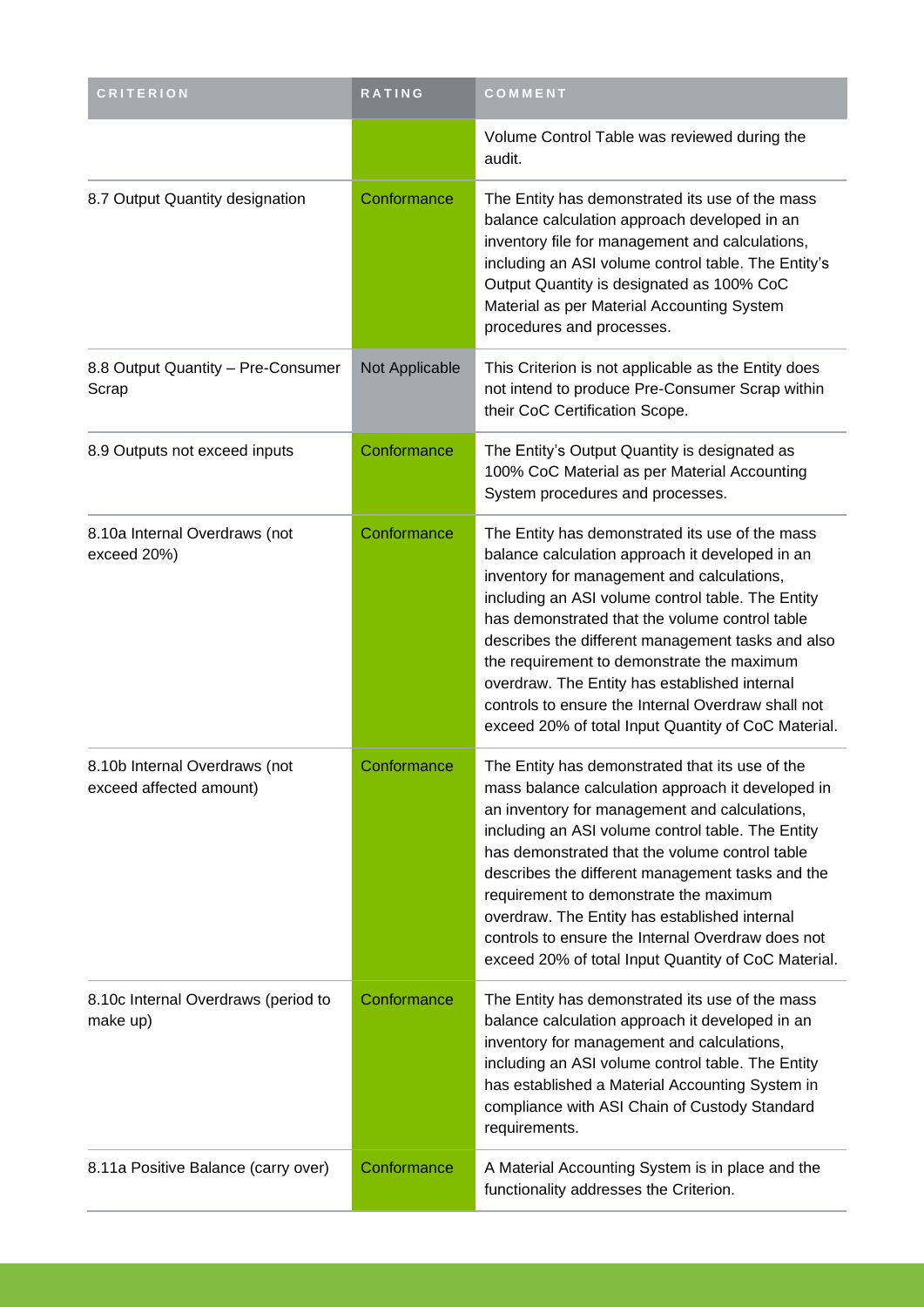| <b>CRITERION</b>                      | RATING         | COMMENT                                                                                                                                                                                                       |
|---------------------------------------|----------------|---------------------------------------------------------------------------------------------------------------------------------------------------------------------------------------------------------------|
| 8.11b Positive Balance (expiry)       | Conformance    | A Material Accounting System is in place and the<br>functionality addresses the Criterion.                                                                                                                    |
| 9 ISSUING COC DOCUMENTS               |                |                                                                                                                                                                                                               |
| 9.1 Shipments and transfers           | Conformance    | The Entity has established a checklist for its<br>Procurement and Order Department, ensuring that<br>CoC Documents are controlled, issued and stored<br>as per ASI Chain of Custody Standard<br>requirements. |
| 9.2a Date of issue                    | Conformance    | The Entity is providing information on invoices and<br>CoC Documents as required by ASI Chain of<br>Custody Standard.                                                                                         |
| 9.2b Reference number                 | Conformance    | The Entity is providing information on invoices and<br>CoC Documents as required by ASI Chain of<br>Custody Standard.                                                                                         |
| 9.2c Issuing Entity                   | Conformance    | The Entity is providing information on invoices and<br>CoC Documents as required by ASI Chain of<br>Custody Standard.                                                                                         |
| 9.2d Receiving customer               | Conformance    | The Entity is providing information on invoices and<br>CoC Documents as required by ASI Chain of<br>Custody Standard.                                                                                         |
| 9.2e Responsible employee             | Conformance    | The Entity is providing information on invoices and<br>CoC Documents as required by ASI Chain of<br>Custody Standard.                                                                                         |
| 9.2f Conformance statement            | Conformance    | The Entity is providing information on invoices and<br>CoC Documents as required by ASI Chain of<br>Custody Standard.                                                                                         |
| 9.2g Type of CoC Material             | Conformance    | The Entity is providing information on invoices and<br>CoC Documents as required by ASI Chain of<br>Custody Standard.                                                                                         |
| 9.2h Mass of CoC Material             | Conformance    | The Entity is providing information on invoices and<br>CoC Documents as required by ASI Chain of<br>Custody Standard.                                                                                         |
| 9.2i Mass of total material           | Conformance    | The Entity is providing information on invoices and<br>CoC Documents as required by ASI Chain of<br>Custody Standard.                                                                                         |
| 9.3a Sustainability Data (optional)   | Not Applicable | The Entity has opted not to include Sustainability<br>Data. The Entity is utilising finished aluminium foil.                                                                                                  |
| 9.3b Sustainability Data (passing on) | Not Applicable | The Entity has opted not to include Sustainability<br>Data. The Entity is utilising finished aluminium foil.                                                                                                  |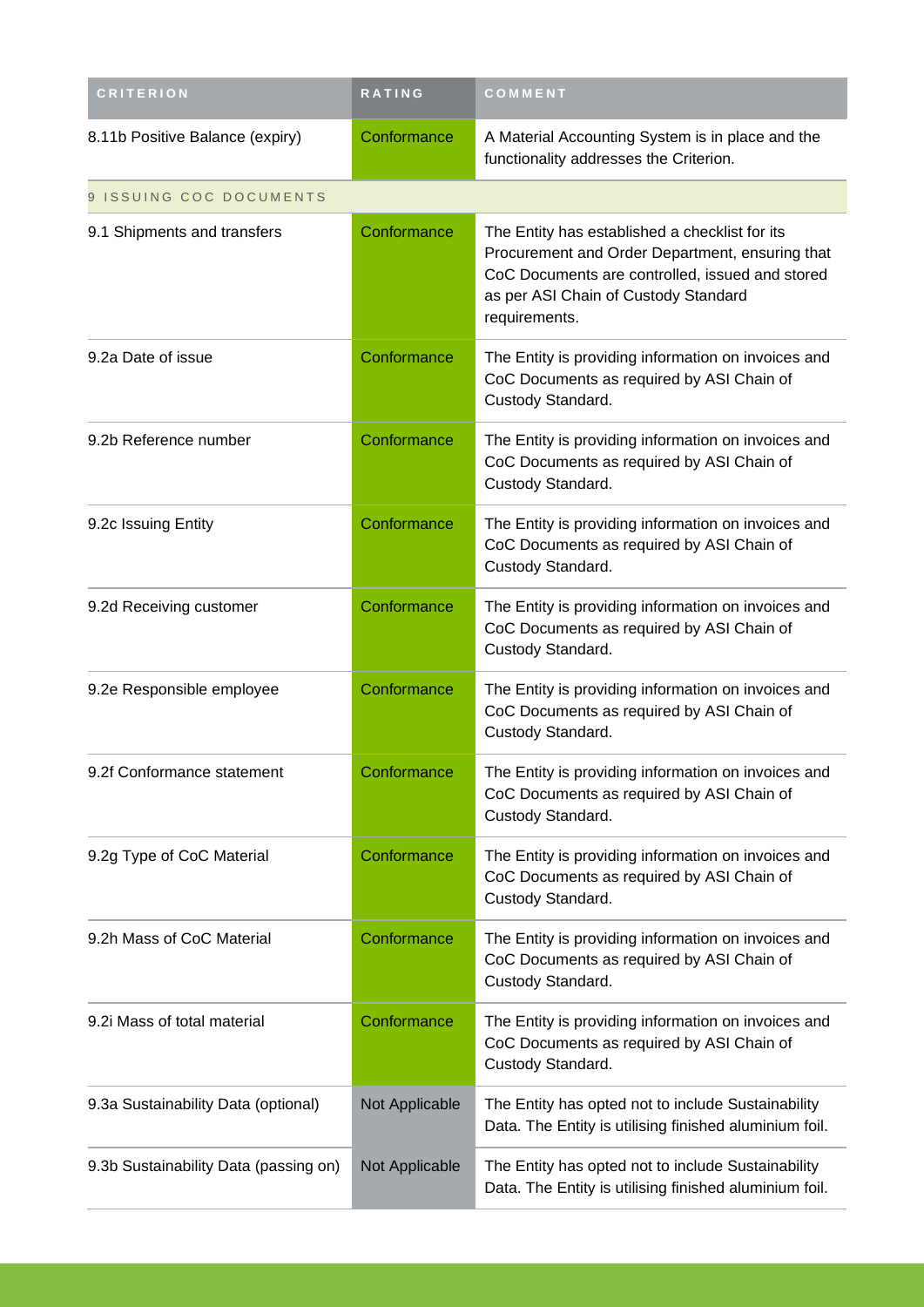| <b>CRITERION</b>                                       | <b>RATING</b>             | COMMENT                                                                                                                                                                                                                                                                                                                                                                                                                                                              |
|--------------------------------------------------------|---------------------------|----------------------------------------------------------------------------------------------------------------------------------------------------------------------------------------------------------------------------------------------------------------------------------------------------------------------------------------------------------------------------------------------------------------------------------------------------------------------|
| 9.3c Post-Casthouse ASI<br><b>Certification status</b> | Not Applicable            | The Entity has opted not to include Sustainability<br>Data. The Entity is utilising finished aluminium foil.                                                                                                                                                                                                                                                                                                                                                         |
| 9.4 Supplementary Information<br>(optional)            | Not Applicable            | This Criterion is not applicable as the Entity has<br>opted not to include Supplementary Information.                                                                                                                                                                                                                                                                                                                                                                |
| 9.5 Response to verification requests                  | Conformance               | The Entity has a documented complaints<br>procedure and processes to address complaints<br>and concerns related to ASI and includes the<br>capacity to respond to reasonable requests for<br>verification of information on the Entity's CoC<br>Documents. The Entity has established the contact<br>email:<br>asi@sig.biz                                                                                                                                           |
| 9.6 Error management                                   | Conformance               | The Entity has implemented a procedure for<br>managing its CoC Documents as required by the<br>ASI Chain of Custody Standard, including the<br>management of potential errors. The Entity's<br>standard operation procedure for handling ASI<br>Material and use of the ASI logo, specifies the<br>process. If required, the central office will inform<br>different stakeholders on the situation regarding the<br>error and agree on necessary corrective actions. |
| 10 RECEIVING COC DOCUMENTS                             |                           |                                                                                                                                                                                                                                                                                                                                                                                                                                                                      |
| 10.1 Verify required information<br>included           | Minor Non-<br>Conformance | The Entity has established processes to ensure<br>that CoC Documents are controlled, issued and<br>stored as per ASI Chain of Custody Standard<br>requirements.                                                                                                                                                                                                                                                                                                      |
|                                                        |                           | However, the Business Service Center in Romania<br>which is responsible for part of the process<br>associated with receiving CoC Documents, does<br>not use the ASI CoC Checklist for invoice<br>verification as required by Head Office.                                                                                                                                                                                                                            |
| 10.2 Verify consistency with<br>shipments              | Minor Non-<br>Conformance | The Entity has established processes to ensure<br>that CoC documents are controlled, issued and<br>stored which is conformant to ASI Chain of<br>Custody Standard requirements.<br>However, the Business Service Center in Romania<br>which is responsible for part of the process<br>associated with receiving CoC Documents, does<br>not use the ASI CoC Checklist for invoice<br>verification as required by Head Office.                                         |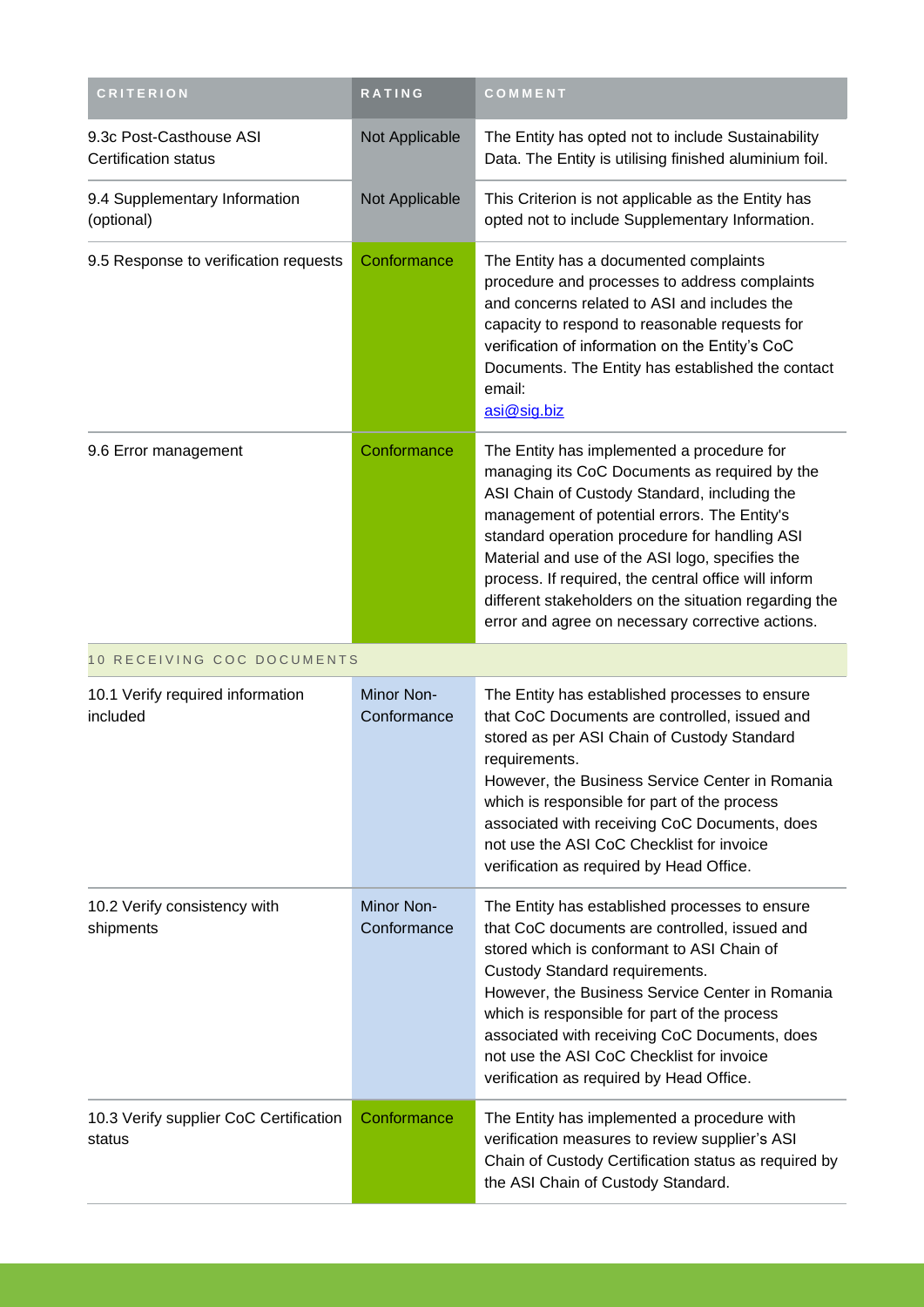| <b>CRITERION</b>                                          | RATING             | COMMENT                                                                                                                                                                          |
|-----------------------------------------------------------|--------------------|----------------------------------------------------------------------------------------------------------------------------------------------------------------------------------|
| 10.4 Error management                                     | Conformance        | The Entity has implemented a procedure to review<br>received CoC Documents as required by the ASI<br>Chain of Custody Standard, including the<br>management of potential errors. |
| 11 MARKET CREDITS SYSTEM:                                 | <b>ASI CREDITS</b> |                                                                                                                                                                                  |
| 11.1a Material Accounting System -<br>allocation          | Not Applicable     | This Criterion is not applicable, as the Entity does<br>not intend to use ASI Credits within their CoC<br>Certification Scope.                                                   |
| 11.1b Link to Casthouse Products                          | Not Applicable     | This Criterion is not applicable, as the Entity does<br>not intend to use ASI Credits within their CoC<br>Certification Scope.                                                   |
| 11.1c No double counting                                  | Not Applicable     | This Criterion is not applicable, as the Entity does<br>not intend to use ASI Credits within their CoC<br>Certification Scope.                                                   |
| 11.1d No Positive Balance for ASI<br>Credits              | Not Applicable     | This Criterion is not applicable, as the Entity does<br>not intend to use ASI Credits within their CoC<br>Certification Scope.                                                   |
| 11.2a Date of issue                                       | Not Applicable     | This Criterion is not applicable, as the Entity does<br>not intend to use ASI Credits within their CoC<br>Certification Scope.                                                   |
| 11.2b Reference number                                    | Not Applicable     | This Criterion is not applicable, as the Entity does<br>not intend to use ASI Credits within their CoC<br>Certification Scope.                                                   |
| 11.2c Issuing Entity                                      | Not Applicable     | This Criterion is not applicable, as the Entity does<br>not intend to use ASI Credits within their CoC<br>Certification Scope.                                                   |
| 11.2d Receiving Entity                                    | Not Applicable     | This Criterion is not applicable, as the Entity does<br>not intend to use ASI Credits within their CoC<br>Certification Scope.                                                   |
| 11.2e Conformance statement                               | Not Applicable     | This Criterion is not applicable, as the Entity does<br>not intend to use ASI Credits within their CoC<br>Certification Scope.                                                   |
| 11.2f ASI Credits statement                               | Not Applicable     | This Criterion is not applicable, as the Entity does<br>not intend to use ASI Credits within their CoC<br>Certification Scope.                                                   |
| 11.2g Quantity                                            | Not Applicable     | This Criterion is not applicable, as the Entity does<br>not intend to use ASI Credits within their CoC<br>Certification Scope.                                                   |
| 11.3a CoC Certification Scope -<br>purchasing ASI Credits | Not Applicable     | This Criterion is not applicable, as the Entity does<br>not intend to use ASI Credits within their CoC<br>Certification Scope.                                                   |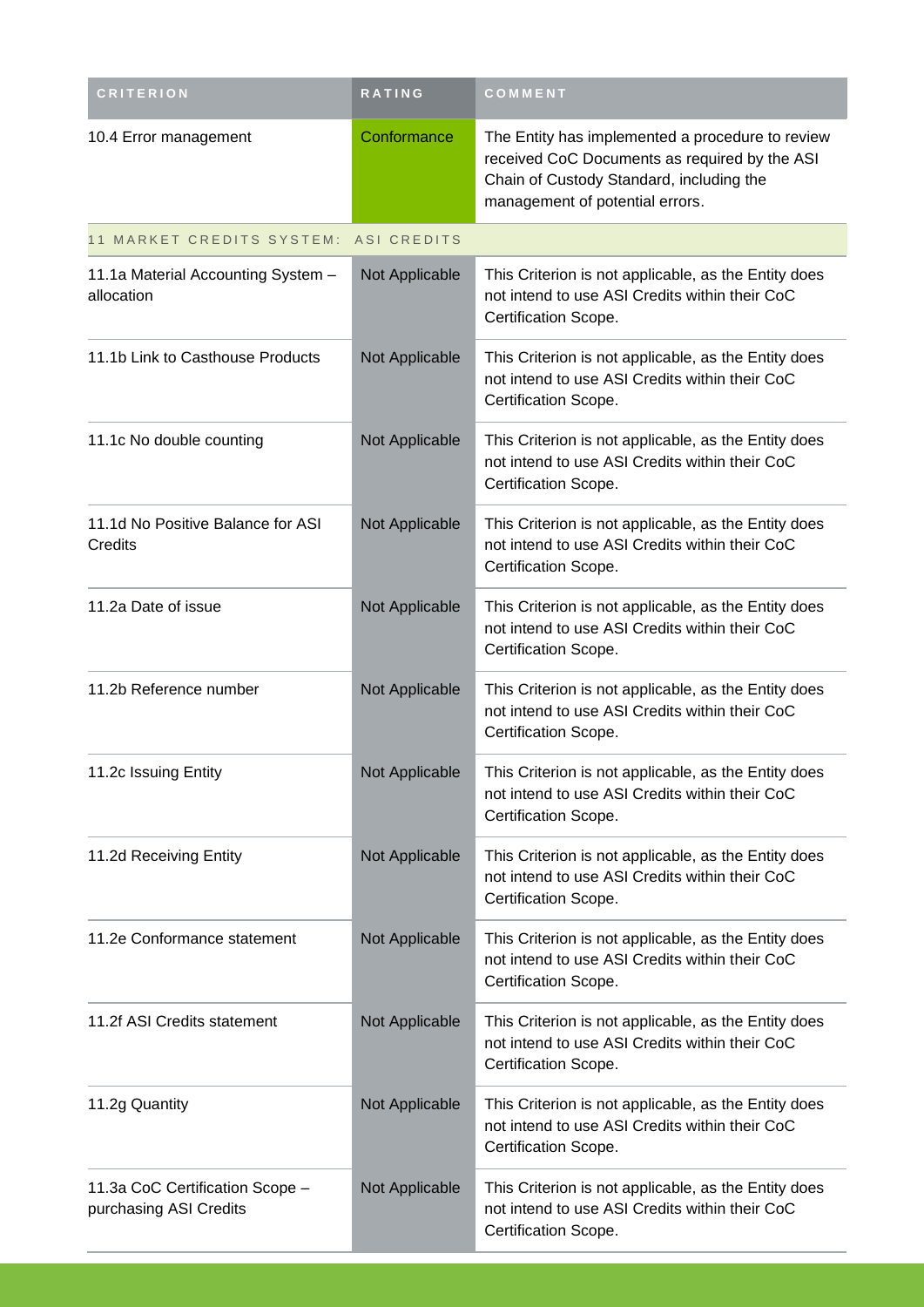| <b>CRITERION</b>                                         | RATING         | COMMENT                                                                                                                                                                                                                                       |
|----------------------------------------------------------|----------------|-----------------------------------------------------------------------------------------------------------------------------------------------------------------------------------------------------------------------------------------------|
| 11.3b Material Accounting System -<br>purchasing         | Not Applicable | This Criterion is not applicable, as the Entity does<br>not intend to use ASI Credits within their CoC<br>Certification Scope.                                                                                                                |
| 11.3c Expiry                                             | Not Applicable | This Criterion is not applicable, as the Entity does<br>not intend to use ASI Credits within their CoC<br>Certification Scope.                                                                                                                |
| 11.3d No re-trading                                      | Not Applicable | This Criterion is not applicable, as the Entity does<br>not intend to use ASI Credits within their CoC<br>Certification Scope.                                                                                                                |
| 11.3e No allocation to physical<br>products              | Not Applicable | This Criterion is not applicable, as the Entity does<br>not intend to use ASI Credits within their CoC<br>Certification Scope.                                                                                                                |
| 11.3f Verify supplier CoC<br><b>Certification status</b> | Not Applicable | This Criterion is not applicable, as the Entity does<br>not intend to use ASI Credits within their CoC<br>Certification Scope.                                                                                                                |
| 11.3g Five years maximum for ASI<br>Credits purchasing   | Not Applicable | This Criterion is not applicable, as the Entity does<br>not intend to use ASI Credits within their CoC<br>Certification Scope.                                                                                                                |
| 12 CLAIMS AND COMMUNICATIONS                             |                |                                                                                                                                                                                                                                               |
| 12.1a ASI Claims Guide                                   | Conformance    | The Entity has developed policies, systems,<br>procedures and processes to ensure that claims<br>and/or representations about CoC Material outside<br>of CoC Documents are made in a manner and form<br>consistent with the ASI Claims Guide. |
| 12.1b Verifiable evidence                                | Conformance    | The Entity's operational procedures and the<br>training of key personnel ensures the correct use of<br>ASI claims.                                                                                                                            |
| 12.1c Employee training                                  | Conformance    | The Entity's operational procedures and the<br>training of key personnel ensures the correct use of<br>ASI claims.                                                                                                                            |

#### **Document Control and Version History**

| <b>Revision</b> | Date             | <b>Notes</b>                                                                                                                                                                                                                                            |
|-----------------|------------------|---------------------------------------------------------------------------------------------------------------------------------------------------------------------------------------------------------------------------------------------------------|
|                 | 12 October 2018  | Issued                                                                                                                                                                                                                                                  |
|                 | 28 March 2019    | Updated for Certification Scope change (addition of Wittenberg and Linnich<br>(Germany)).                                                                                                                                                               |
| 2               | 27 February 2020 | Updated for Certification Scope change (addition of Rayong (Thailand) and<br>Suzhou (China)).                                                                                                                                                           |
| 3               | 29 May 2020      | Updated for Certification Scope change (addition of Curtiba (Brazil)).                                                                                                                                                                                  |
| 4               | 25 June 2020     | Surveillance Audit for Head Office and the Saalfelden (Austria) site; Updated Audit<br>Type, Audit Dates and Audit Report Submission sections for each previous scope<br>change audit for clarity; Updated Audit Scope details for each previous audit. |